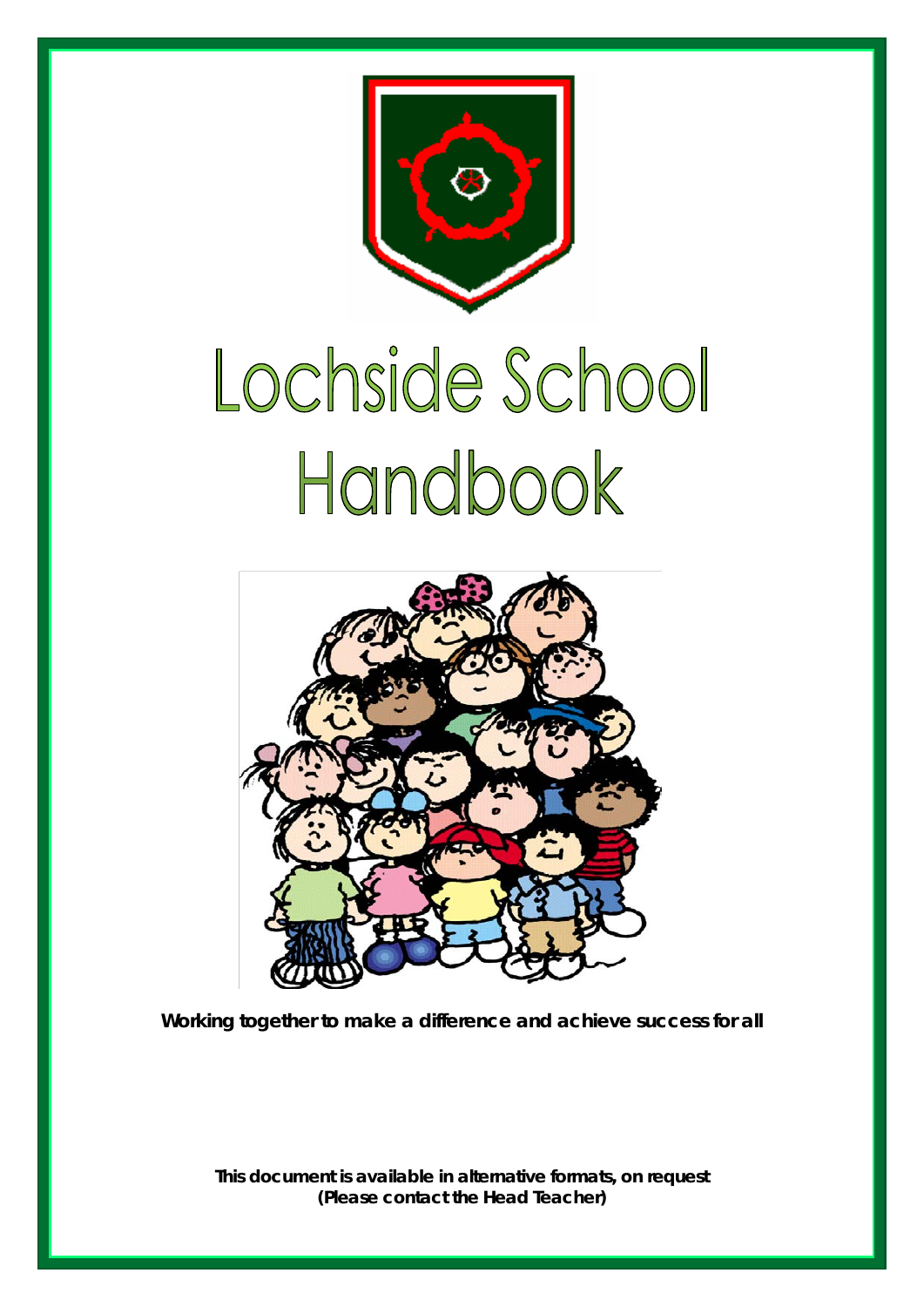# Contents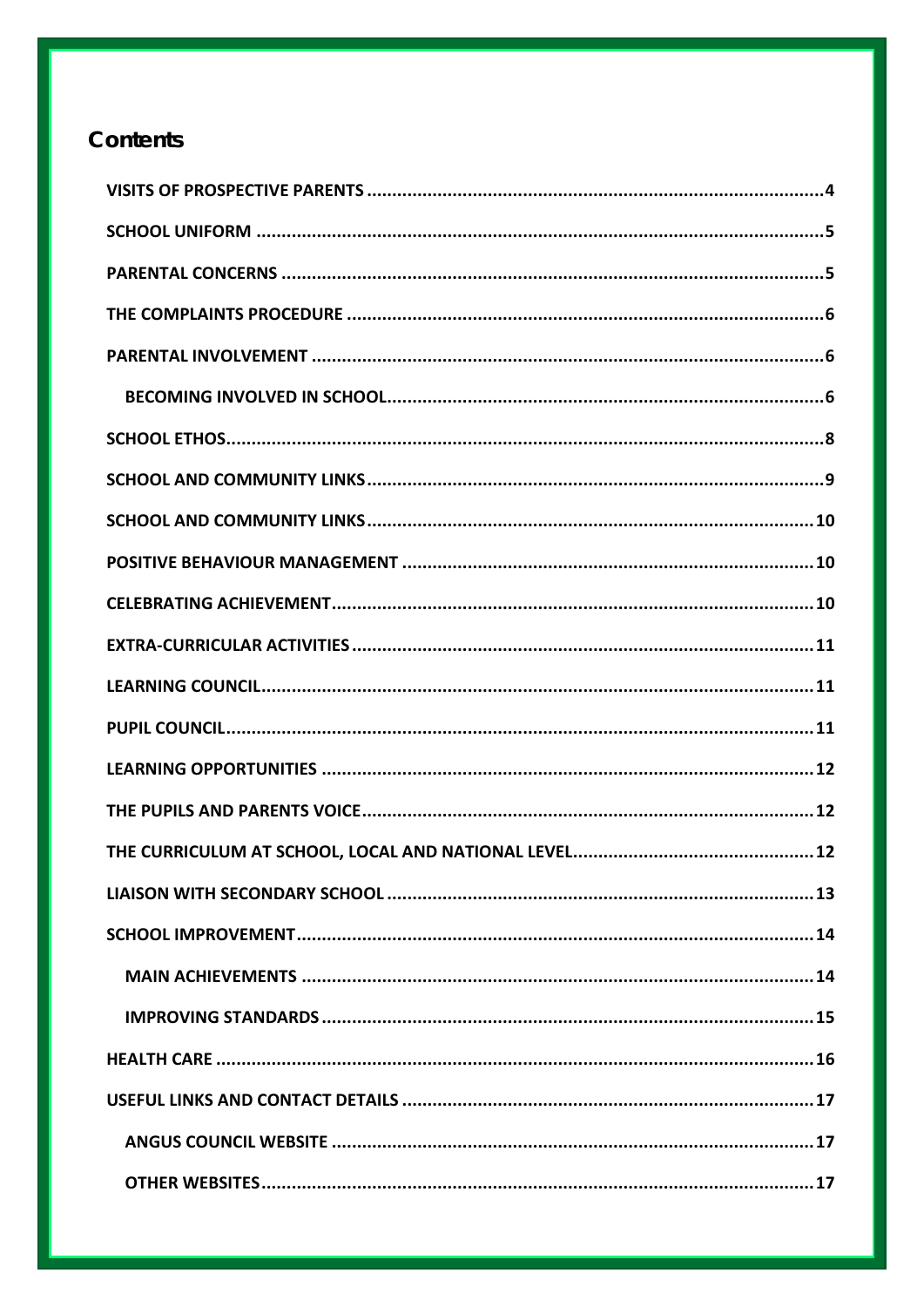#### **SCHOOL INFORMATION - CONTACT DETAILS**

**School Name** Lochside Primary School<br> **Address** Nursery Road **Nursery Road,** Montrose DD10 9AN

**Telephone 01674 907513**

**E mail** [Lochside@angusschools.org.uk](mailto:Lochside@angusschools.org.uk)

**Website** www.lochsideschool.com

**Twitter and COVID-10 COVID-10 COVID-10 COVID-10 COVID-10 COVID-10 COVID-10 COVID-10 COVID-10 COVID-10 COVID-10 COVID-10 COVID-10 COVID-10 COVID-10 COVID-10 COVID-10 COVID-10 COVID-10** 

**Head Teacher** Mrs Lynette Mimiec



**The Management Team at Lochside (at December 2019)** 

| <b>Head Teacher</b>      | Mrs Lynette Mimiec |
|--------------------------|--------------------|
| Depute Head Teacher      | Mr Martin Milloy   |
| <b>Principal Teacher</b> | Mrs Louise Air     |
| <b>Principal Teacher</b> | Mrs Fiona McIntosh |
| <b>Principal Teacher</b> | Mrs Naomi Siegert  |

**Classes at December 2019 are Primary 1 – Primary 7 plus Nursery classes and Additional Support Needs Class**

Currently the number of pupils on the roll of the school is 389 + 62 Nursery places. **(December 2019)** 

**Denominational Status: None**

**Does the school teach by means of the Gaelic Language: No**

**Lochside Voice (Lochside's Parent Council) Contact details:**

Email – [lochsideparents@hotmail.com](mailto:lochsideparents@hotmail.com) or **Figure 1990** - Lochside Voice



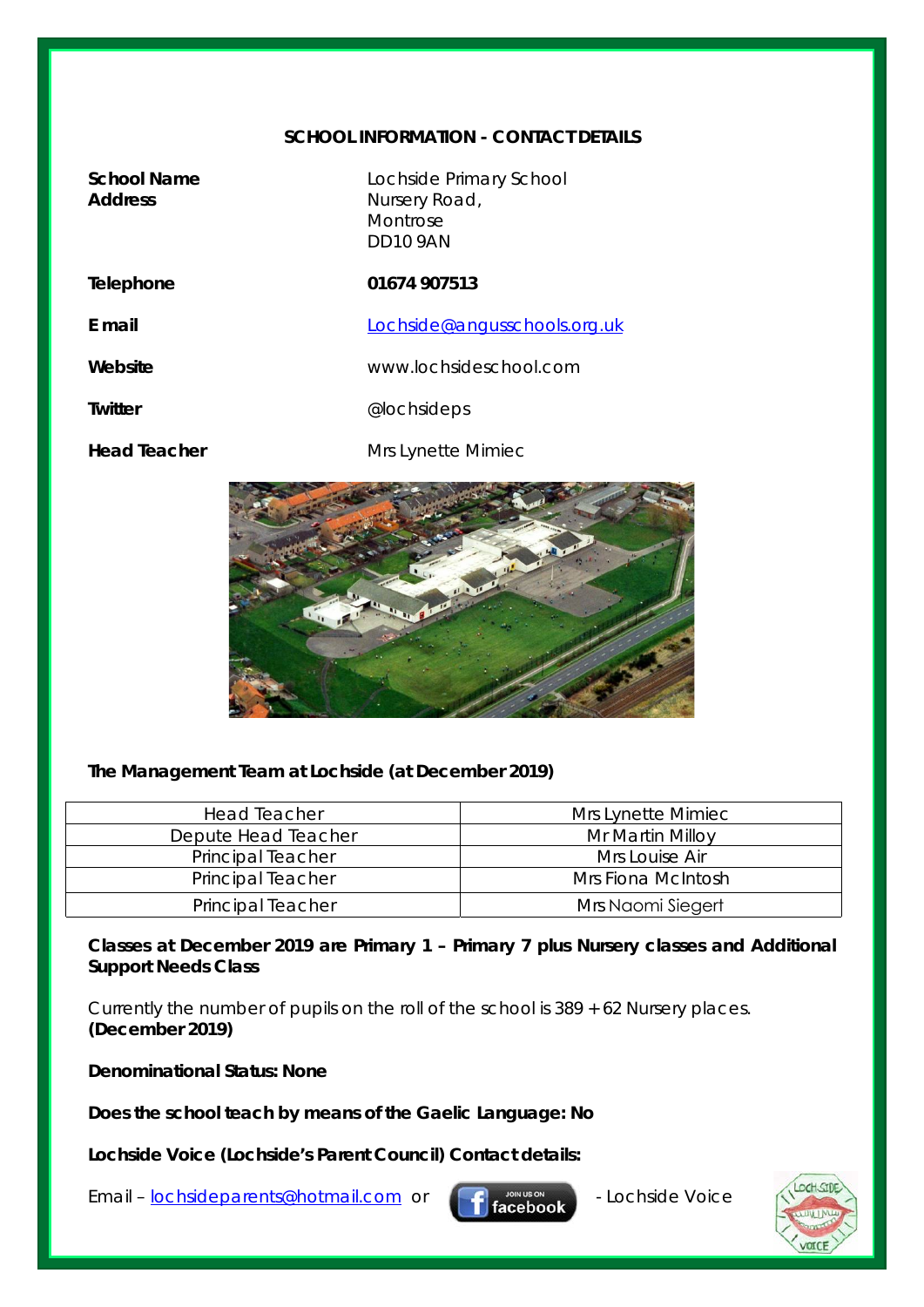#### **Organisation of the Nursery and Primary School day:**

#### **Nursery Pupils:**

There are currently 4 sessions in **our nursery** week. Your child will be allocated one of these sessions.

Times are as follows:

- **Morning session starts at 8.50am and finishes at 12.00pm**
- **Afternoon session starts at 12.10pm and finishes at 3.20pm**
- **Condensed hours session at beginning of the week is Monday 8.50am 3.20pm, Tuesday 8.50am – 3.20pm and Wednesday 8.50am – 11.40am**
- **Condensed hours session at end of the week is Wednesday 12.30pm 3.20pm, Thursday 8.50am-3.20pm and Friday 8.50am- 3.20pm**

#### **Primary Pupils:**

|                           | Primary 1 and 2 pupils  | Primary $3,4,5,6$ & 7 pupils |
|---------------------------|-------------------------|------------------------------|
| Morning session           | $9.00am - 10.30am$      | $9.00am - 10.30am$           |
| Break time                | $10.30$ am – $10.50$ am | $10.30$ am – $10.50$ am      |
| Morning session continues | $10.50am - 12.20pm$     | $10.50am - 12.30pm$          |
| Lunch time                | $12.20$ pm – 1.30pm     | $12.30pm - 1.30pm$           |
| Afternoon session         | $1.30pm - 3.10pm$       | $1.30pm - 3.20pm$            |

## <span id="page-3-0"></span>**VISITS OF PROSPECTIVE PARENTS – see link below**

[Choosing a school: a guide for parents \(Scottish Government\)](http://www.gov.scot/Publications/2010/11/10093528/0)

Once your child has been allocated a place you will be invited along to meet the staff and children, to find out more about the curriculum and to share information about your child.

All parents are warmly invited to visit the school prior to the enrolment of their child. Informal meetings are held with parents of the new nursery and P1 classes in the summer term which allow parents to talk with senior staff and their child's class teacher.

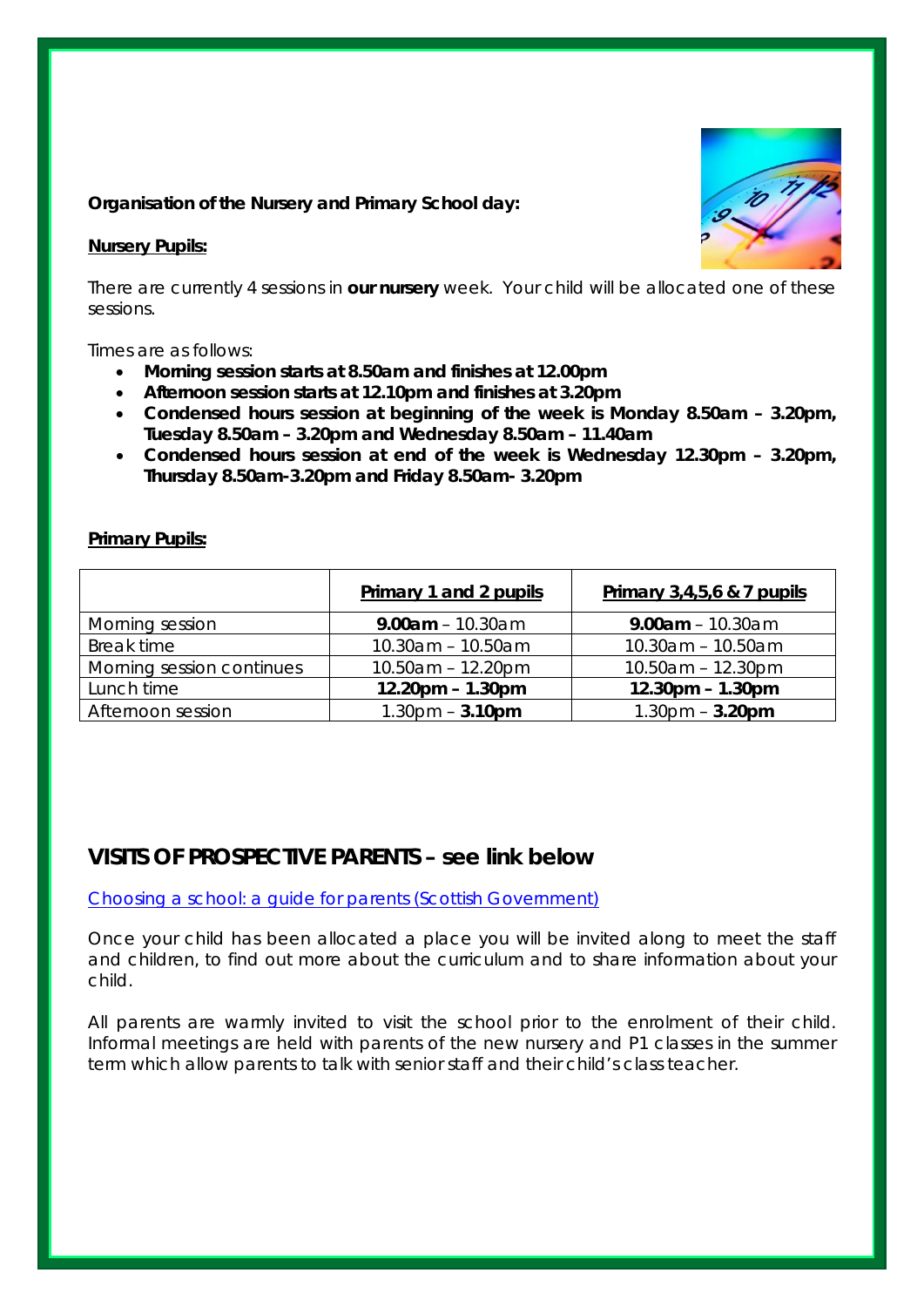## <span id="page-4-0"></span>**SCHOOL UNIFORM**

School policy is that a uniform is worn by pupils and parents are asked to assist us with this. The following items have been agreed for school wear:-

| Polo shirt or school shirt - |                          | White                                                                 |
|------------------------------|--------------------------|-----------------------------------------------------------------------|
| Sweatshirt                   | $\overline{\phantom{a}}$ | Green with Lochside logo (This can be purchased through<br>Tesco.com) |
| Skirt/trousers               | $\overline{\phantom{a}}$ | Grey/Black.                                                           |
| <b>Shoes</b>                 | $\overline{\phantom{a}}$ | Plain in style to suit the season of the year.                        |

### **(Please note: Denim, of any colour, and light coloured trainers should not be worn**.**)**

Our indoor gym kit is plain shorts, plain t-shirt and plimsolls, for safety reasons we ask that shorts are made of soft material and are no longer than knee length. Because many of our PE activities will take place outside throughout the school year, most children will also require an outdoor PE kit of jogging bottoms, cosy top and trainers in a separate gym bag to preferably keep in school (however we do appreciate that these may have to be taken home and brought to school daily due to individual circumstances). Further details will be provided on an annual basis via the first school newsletter.

**All clothing brought to school should be named or marked in some way, as it is difficult for children to distinguish their own clothing from others. Thank you.**

## <span id="page-4-1"></span>**PARENTAL CONCERNS**



Parents should contact the school **immediately** if they have any cause for concern. It is **always** our wish to deal with all matters as early as possible therefore preventing them from growing into significant concerns. Please contact your child's class teacher in the first instance or if you would prefer to discuss the issue with a member of the management team please contact either Mrs Lynette Mimiec (Head Teacher) or Mr Martin Milloy (Depute Head Teacher).

All staff will listen to your concern(s) and agree a way forward with you. They will endeavour to follow-up the initial conversation with a telephone call approximately one week later to ensure all matters have been resolved satisfactorily.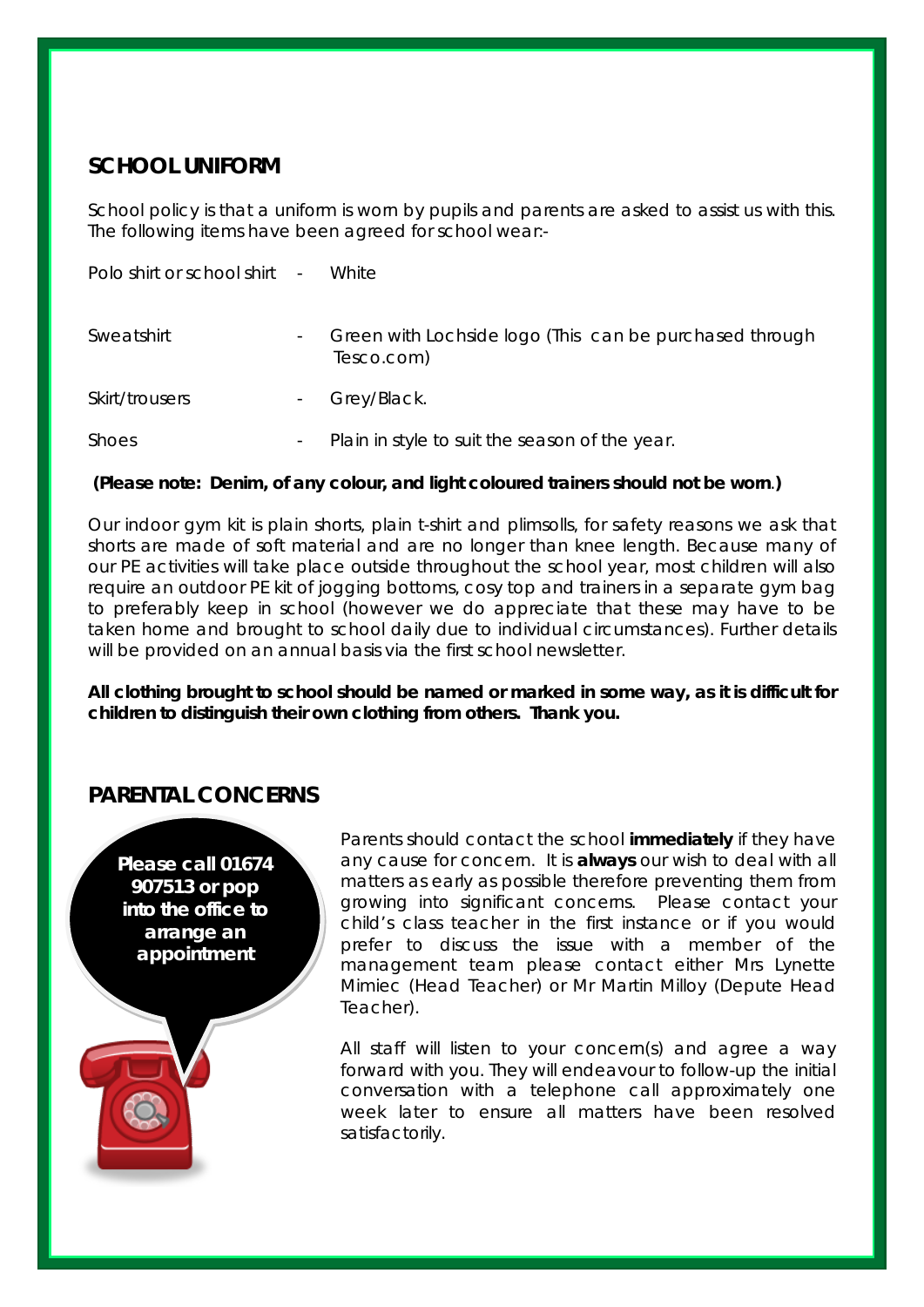# <span id="page-5-0"></span>**THE COMPLAINTS PROCEDURE**

[Angus Council complaints procedure](https://www.angus.gov.uk/council_and_democracy/complaints_and_comments/making_a_complaint_or_comment_about_our_services)

## <span id="page-5-1"></span>**PARENTAL INVOLVEMENT**

#### <span id="page-5-2"></span>**BECOMING INVOLVED IN SCHOOL**

Lochside School values the important part that parents play in their children's education and sees partnership with parents as an effective way of enhancing children's achievements and promoting better school ethos and communication.

Opportunities for Parental Involvement:

During the school day:

- Helping in day to day school life
- Art/Craft activities
- Sharing knowledge and expertise in some aspect of the curriculum, e.g. topic talk, history, science, health
- Practical activities in science, maths, social subjects, health education (e.g. first aid) or technology
- Reading stories to groups of children, playing reading/phonics games
- Supervising board games
- Helping with playground games
- Golden Time activities e.g. board games, art and craft in small groups
- Running, or assisting to run, a Lunch Club
- Supporting educational visits/trips
- Helping to support sporting events
- School concerts helping to make costumes, props, selling raffles
- Road safety Cycle Training
- Librarians supporting in school library

Outwith the school day:

- Fundraising events
- Attending concerts etc.
- Trips e.g. sporting events, concerts
- Extra-curricular activities e.g. coaching, sports/art clubs/country dancing/school grounds – maintenance of garden/allotment areas

If you wish to be a regular parent helper, PVG (Protecting Vulnerable Groups) checks have to be completed. Please discuss this with office staff.

All parents are invited to attend two Parents' Evenings throughout the year. At these meetings parents will have the opportunity to meet their child's class teacher for a 10 minute interview and hear about their child's progress. This is also an opportunity for parents to hear how they can best support their child's learning.

Staff run weekly Peeps groups attended by parents and their children. This gives parents an opportunity to become more involved in their child's learning and also promotes a positive partnership between home and school.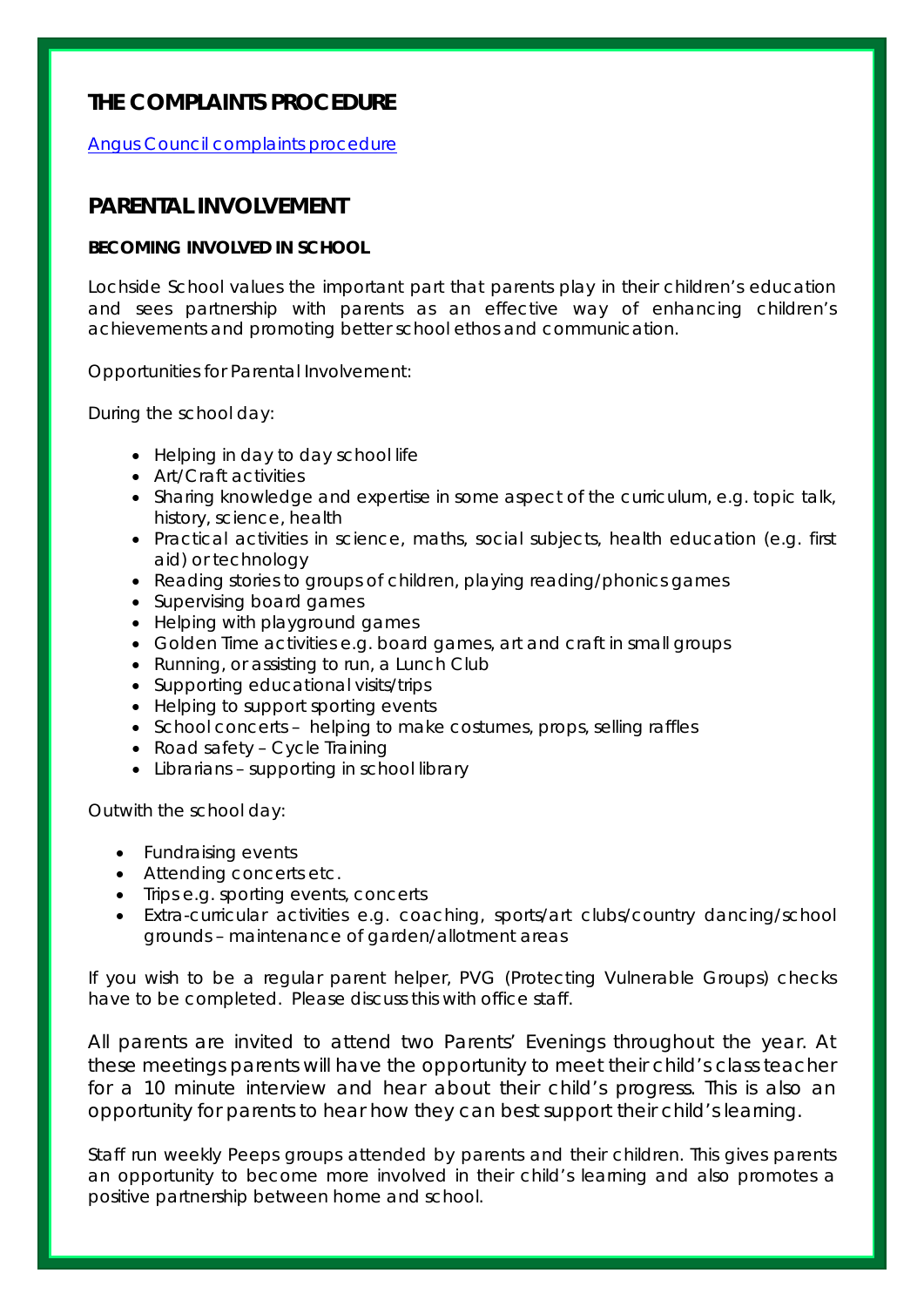#### **Homework and sharing learning:**

The pupil's homework is distributed on a regular basis with tasks that complement the work taking place in class. Parents are encouraged to support their children to complete the work and get involved with their learning.

Homework is an excellent opportunity to be involved in your children's learning in a meaningful and supportive fashion.

Pupil's work is shared with home digitally on a weekly basis through your child's Seesaw Account.

The school Twitter account (@lochsideps) is a source of considerable information, illustrating the work of all classes across the school.

#### **Parent Meetings, Assessment and Reports:**

All parents are invited to attend two Parents/Carer, Child and Teacher Learning Conversation meetings throughout the year. At these meetings parents/carers and children will have the opportunity to meet their child's class teacher for a 10 minute discussion and discuss their child's progress. This is also an opportunity for parents to hear how they can best support their child's learning. This is an informative and valuable interaction between parents/carers, pupils and teachers concerning progress and all round development.

In addition to these, parents are encouraged to engage in a regular communication with teaching staff to ensure that their child is receiving an educational package to meet their individual needs. Written pupil progress reports are sent to parents annually with formative assessment strategies being used daily to ensure that pupils are aware of their next steps in learning. In addition to this we also participate in the Scottish National Standardised Assessments and should anyone want any more information on these then please do not hesitate to be in contact with Lynette Mimiec (Head Teacher).

#### **Feedback**

Parents are regularly asked for feedback about their children's progress through questionnaires, Catch Up Cafes and Parent Voice meetings. The school also has options for parents/carers to communicate their views in Home-School Link diaries and engage in regular contact with the teaching staff to ensure that the strong communication links are maintained.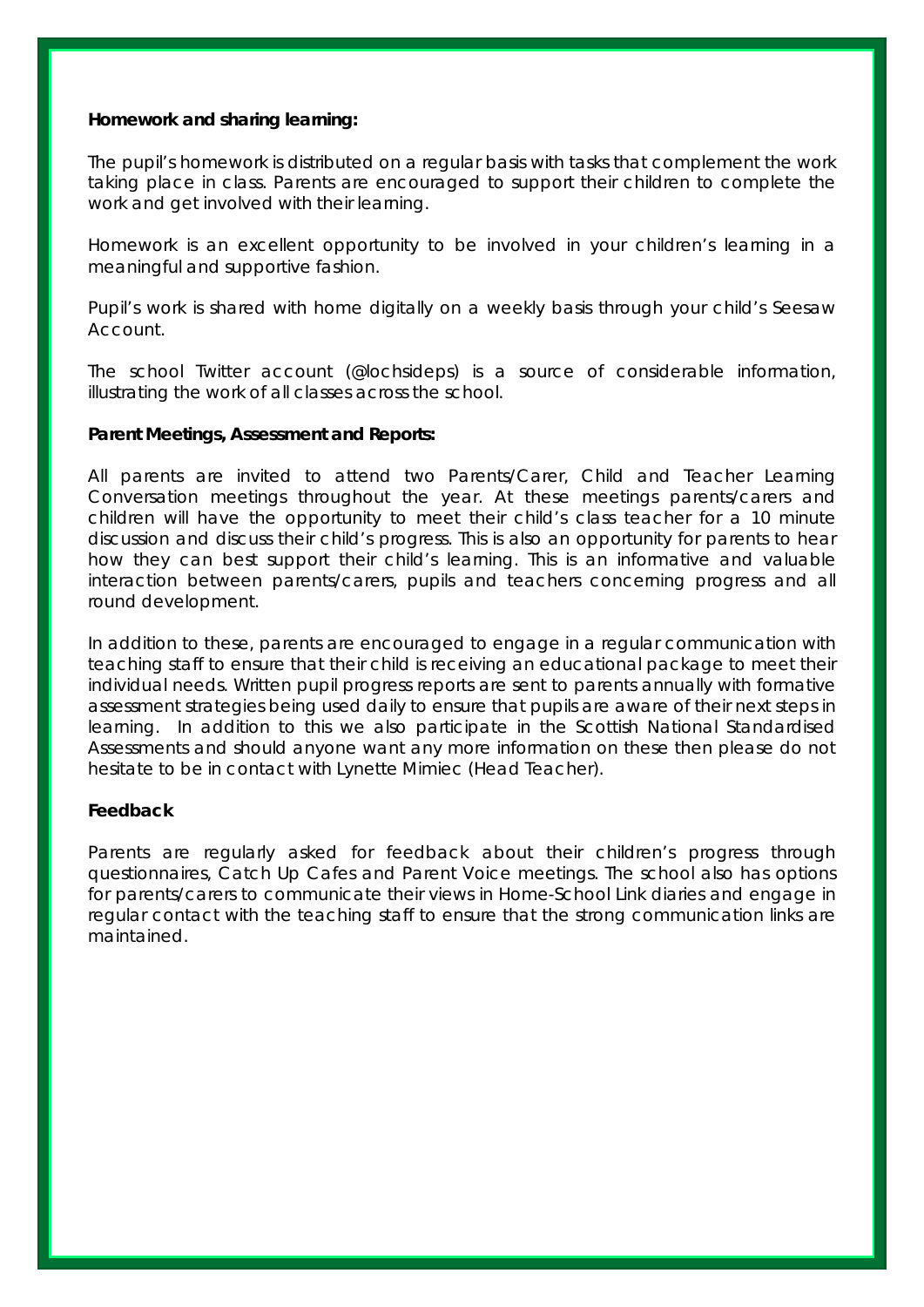## <span id="page-7-0"></span>**SCHOOL ETHOS**

In our school we are committed to providing appropriate opportunities for the development of pupils' spiritual, moral, social and cultural values through both the ethos and the curriculum. This will be undertaken in partnership with parents and will take account of the individual needs of pupils and the views of parents.



Our school welcomes and encourages diversity and individuality, while emphasising our common commitment to moral values such as honesty, respect for others, compassion and justice. It is a fundamental principle of our school that all who are involved in the life of our school both has the right to be respected as individuals and carry the responsibility to act in a considerate and respectful manner towards others. We implement the Council policy for Equal Opportunities and Racial equality and ensure that all pupils have access to the full range of educational experiences available within the resources of the school. We are firmly committed to the elimination of any form of discrimination on the grounds of race, religion, gender or disability.

The aim of our school is to work in partnership with pupils, staff, parents, the wider community and other agencies to ensure that everyone is **safe, healthy, active, nurtured, achieving, respected, responsible** and **included.**

We believe that **everyone** has a voice at our school and that **everyone's opinion matters**. We regularly ask our pupils, parents and staff some questions about life at Lochside and the results are used to shape our school improvement plans. We are currently looking at how we can improve our playground and outdoor learning opportunities. We value our whole school community and through working together we can achieve more.



## **Our Vision Statement:**

"Working together to make a difference and achieve success for all."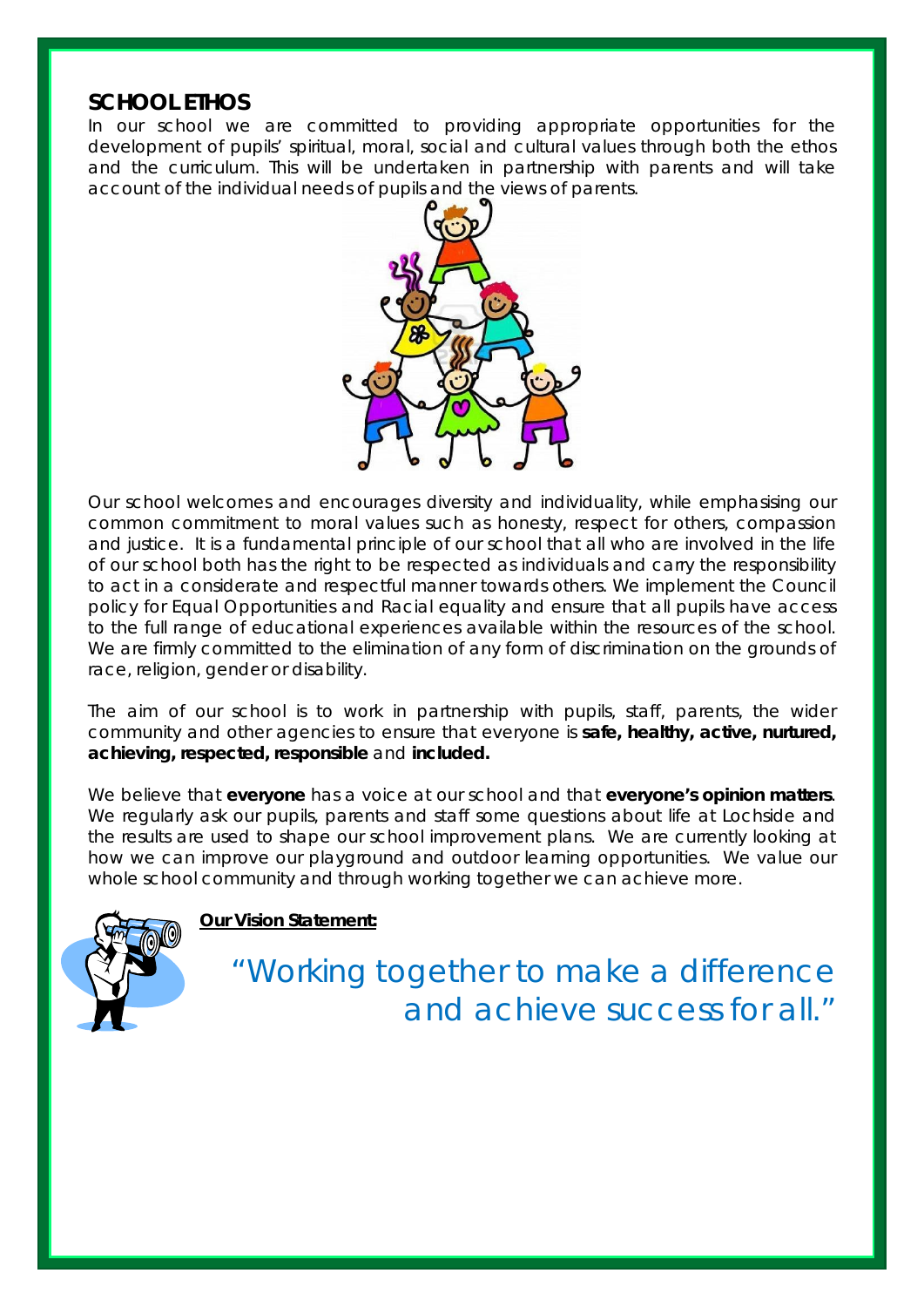## <span id="page-8-0"></span>**SCHOOL AND COMMUNITY LINKS**



We aim that everything we do starts with seeds of kindness, hard work and respect.

We want everyone to grow to be safe, healthy, achieving, nurtured, active, responsible, respected and included.



We value:

- **Leaders** we always set a good example.
- **Openness** we always tell the truth.
- **Caring** we look after each other.
- **Helpful** we think of others.
- **Sharing** we share our time, talents and friendship.
- **Included** we are all part of the same team.
- **Determined** we never give up.
- **Encouraging** we are proud of each other.

We hope that you approve of our school vision, values and aims and we would welcome any feedback that you would care to give.



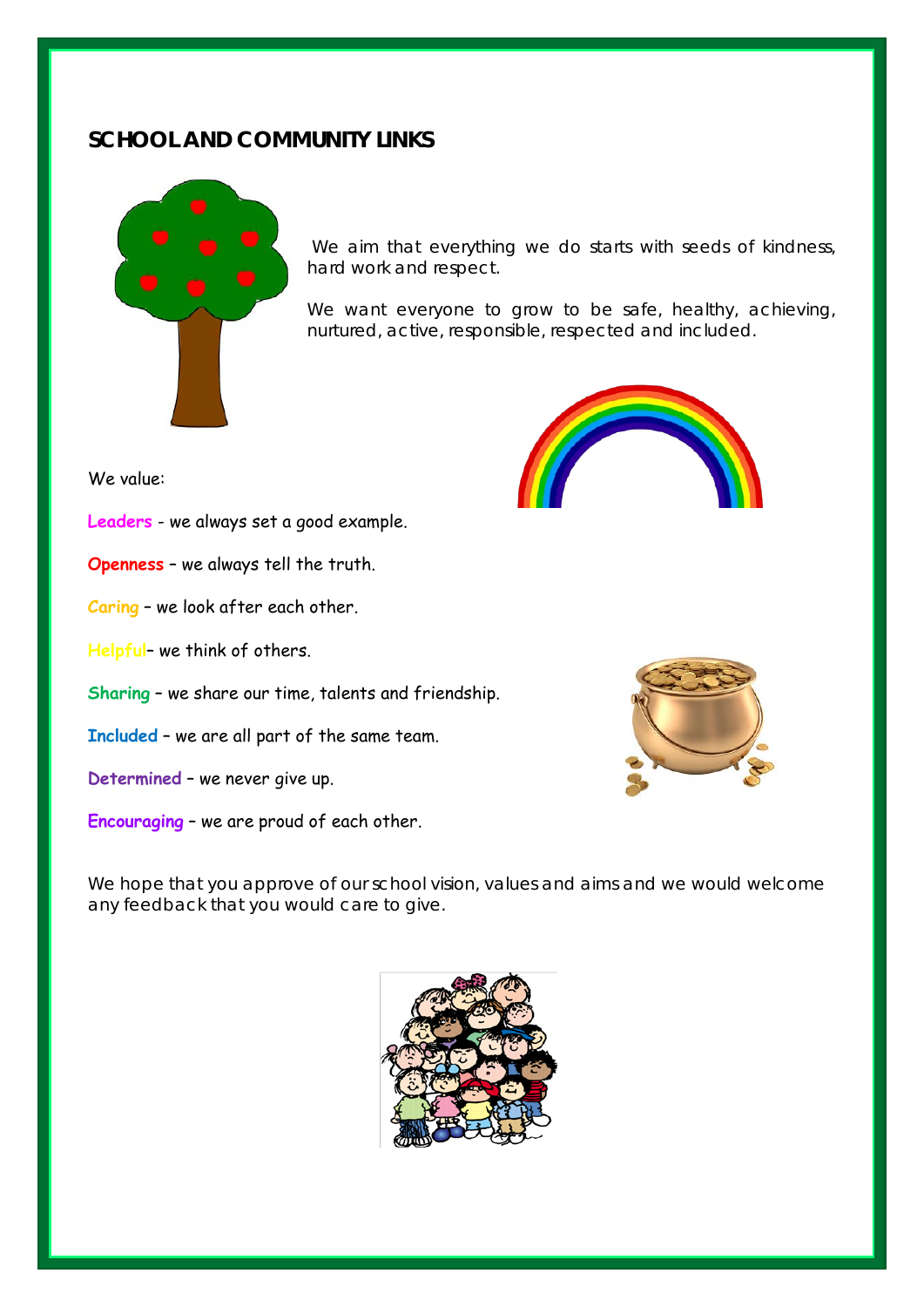## <span id="page-9-0"></span>**SCHOOL AND COMMUNITY LINKS**

Lochside is an integral part of the community of Montrose. Children develop skills and learn to be better citizens as they engage with and support the work of the local community. Our pupils participate in community events and competitions organised by the churches, wider community and local businesses as well as participating in local visits, sporting and cultural events.

## <span id="page-9-1"></span>**POSITIVE BEHAVIOUR MANAGEMENT**

#### [Angus Council anti-bullying policy](https://www.angus.gov.uk/schools_and_young_people/parent_and_pupil_guidance/anti_bullying_policy)

*Good behaviour is essential to good learning. The general aim of the school is to provide an atmosphere of mutual respect and collective responsibility. Pupils, parents and staff all*  have an important part to play in producing and sustaining this positive ethos. The rules of *the school are of a common sense nature, bearing in mind the interest and safety of all concerned.*

*Our rules are as follows:-* 

- *Do be gentle*
- *Do listen to others*
- *Do work hard*
- *Do be honest*
- *Do look after property*
- *Do be helpful and kind*



The 'It's Good to be Green' positive behaviour management approach is used systematically through the school. Privilege time takes place daily in each classroom. Each child has a pocket on a wall chart that contains three coloured cards, GREEN, YELLOW and RED and a triangular warning card. At the beginning of each day all children start by being 'GREEN' on their chart. Children who make poor choices progress through the coloured cards. Children who are on a yellow they lose five minutes of their privilege time, on a red they have no privilege time that day.

## <span id="page-9-2"></span>**CELEBRATING ACHIEVEMENT**



Children work hardest when they know their work will be appreciated. All staff encourage pupils at all times and in all activities to give their best. Their effort may be rewarded verbally by praise of their achievements and identification of their next steps to further extend and develop learning, or non-verbally by written comments to this effect, a smiley face, certificate,

prize and/or sticker.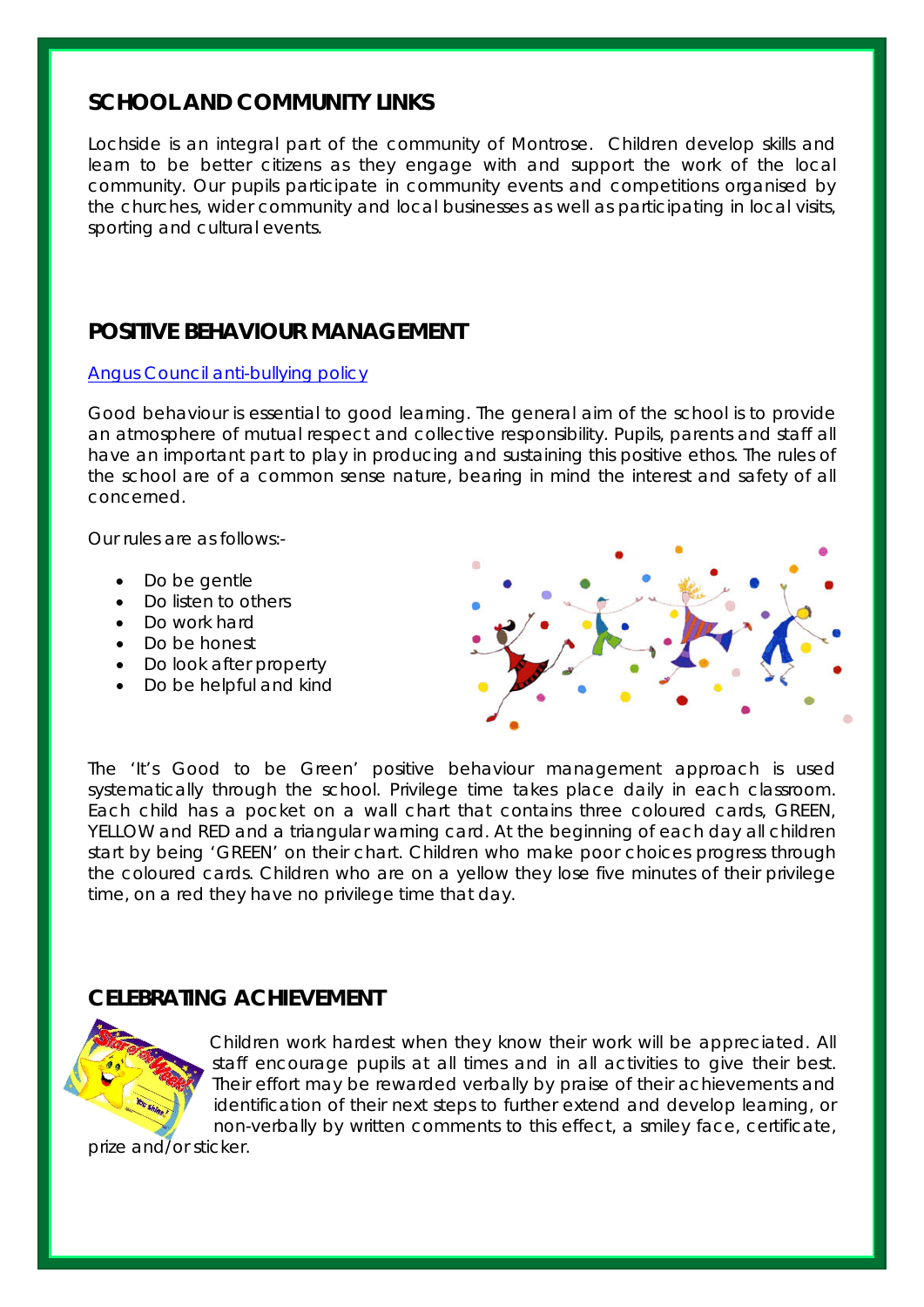The whole school celebrates achievement on a weekly basis by the giving of certificates to award pupils for good work, effort or kindness shown to others. Awards are given out and the pupils receiving them are praised appropriately. The classroom walls also display some of the pupils achievements outwith school that they have chosen to share with our school community.

With this in mind, if your child achieves something that has taken effort for them to complete then please share this with us and we will share it with the school**.** 

## <span id="page-10-0"></span>**EXTRA-CURRICULAR ACTIVITIES**

There is a vast array of extra-curricular activities available for your child to participate in, these include/have included:

- **Football**
- **Athletics**
- **Basketball**
- Rugby
- **Sewing**
- ASN Social Club
- Choir
- Ukulele



The above opportunities are shared verbally with your child during at least one assembly and will also be sent home via a notification letter. If pupils are interested in attending they should complete an application form which they can get from either the school's active school's coordinator, class teacher or from the school office. This form should be completed and signed by a responsible adult in the family home and returned to school.

## <span id="page-10-1"></span>**LEARNING COUNCIL**

The Learning Council at Lochside includes representatives from all stages. The group meet regularly with a member of the management team. They are involved in creating their own version of the School Improvement Plan and will take part in the evaluations of our school improvement priorities. They will also help to determine our school priorities for next session.

## <span id="page-10-2"></span>**PUPIL COUNCIL**

There is an active Pupil Council at Lochside school including representatives from all classes. The Pupil Council members are elected by the boys and girls in their class at the beginning of session and they hold office for the duration of one year. Throughout the year they will meet regularly with a member of the management team. They will be involved in taking forward school improvement priorities, deciding upon school fundraising ideas, raising awareness of Eco matters and addressing emerging issues as they occur.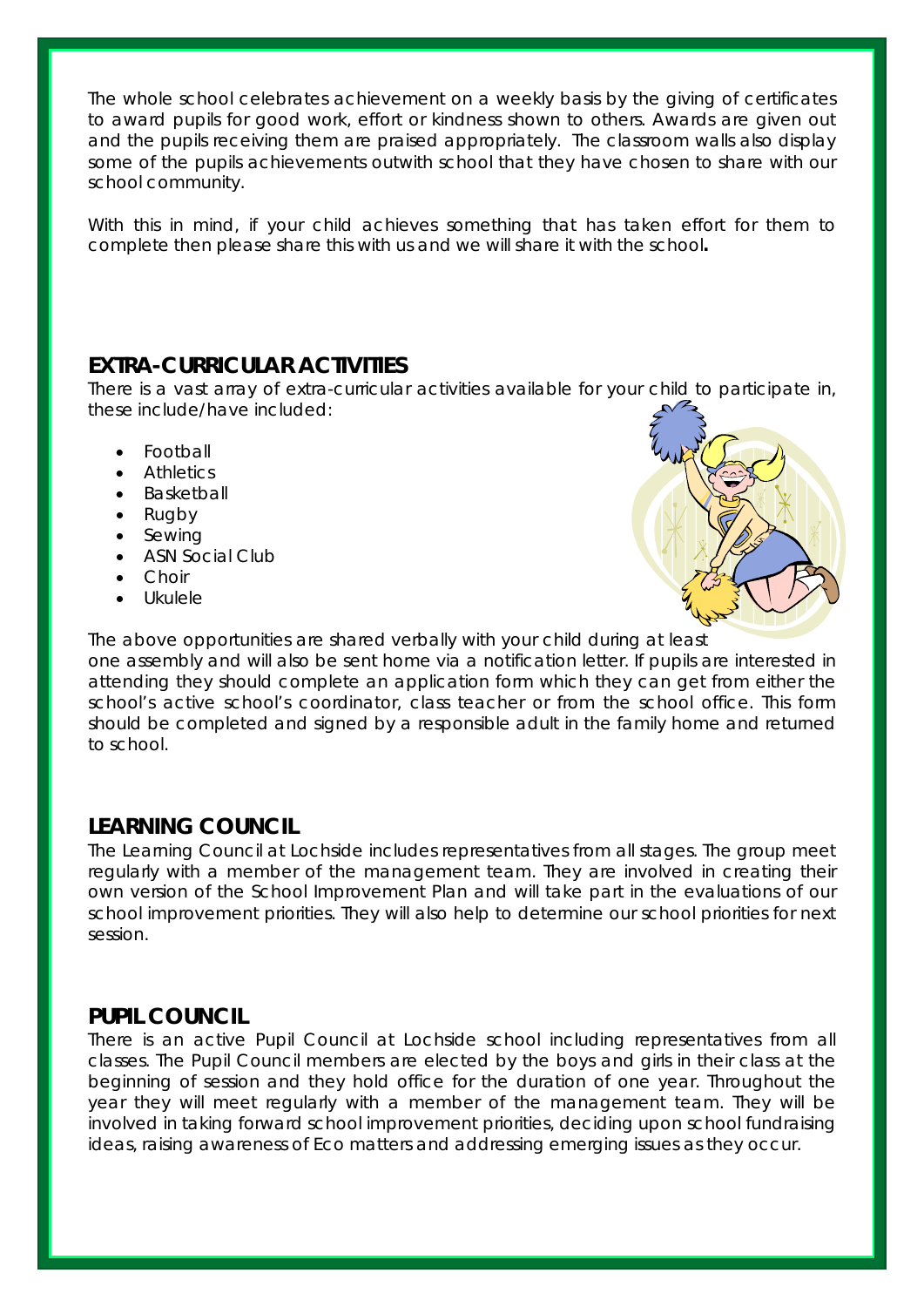## <span id="page-11-0"></span>**LEARNING OPPORTUNITIES**



Your child will learn in a variety of different contexts and groups including ability, cooperative and social.

## <span id="page-11-1"></span>**THE PUPILS AND PARENTS VOICE**

Personalisation and choice is one of the seven principles of curriculum design and children and young people throughout their education will have the opportunity to discuss with their teacher the context in which they learn and how they will approach the learning. Staff will discuss new learning with the children at the beginning of a new topic and plan together the areas of specific focus e.g. World War 2 – The Battle of Britain. This will be shared with parents and parents will be invited to support the learning by sharing resources from home e.g. ration book or visit the school to share a talk.



Parents will be invited to share comments regarding the planned work for their child at various points throughout the year and are encouraged to feedback comments at anytime.

## <span id="page-11-2"></span>**THE CURRICULUM AT SCHOOL, LOCAL AND NATIONAL LEVEL**

The school website provides information on upcoming events via our live calendar and also includes information of Lochside Voice and links to further national information. Parents can contact the school directly from the website by either submitting a contact form or by selecting the live chat function.

Additionally, open evenings for parents e.g. 'Meet the Teacher' evening is held annually and led predominately by the children. During this event the children will describe and share their first-hand experience of the curriculum in school.

More local information can be found through the link above and national information from the numerous sources listed at the back of the handbook.

Curriculum for Excellence (often shortened to CfE) is the curriculum in Scotland which applies to all children and young people age 3-18, wherever they are learning. It aims to raise achievement for all, enabling young people to develop the skills, knowledge and understanding they need to succeed in learning, life and work.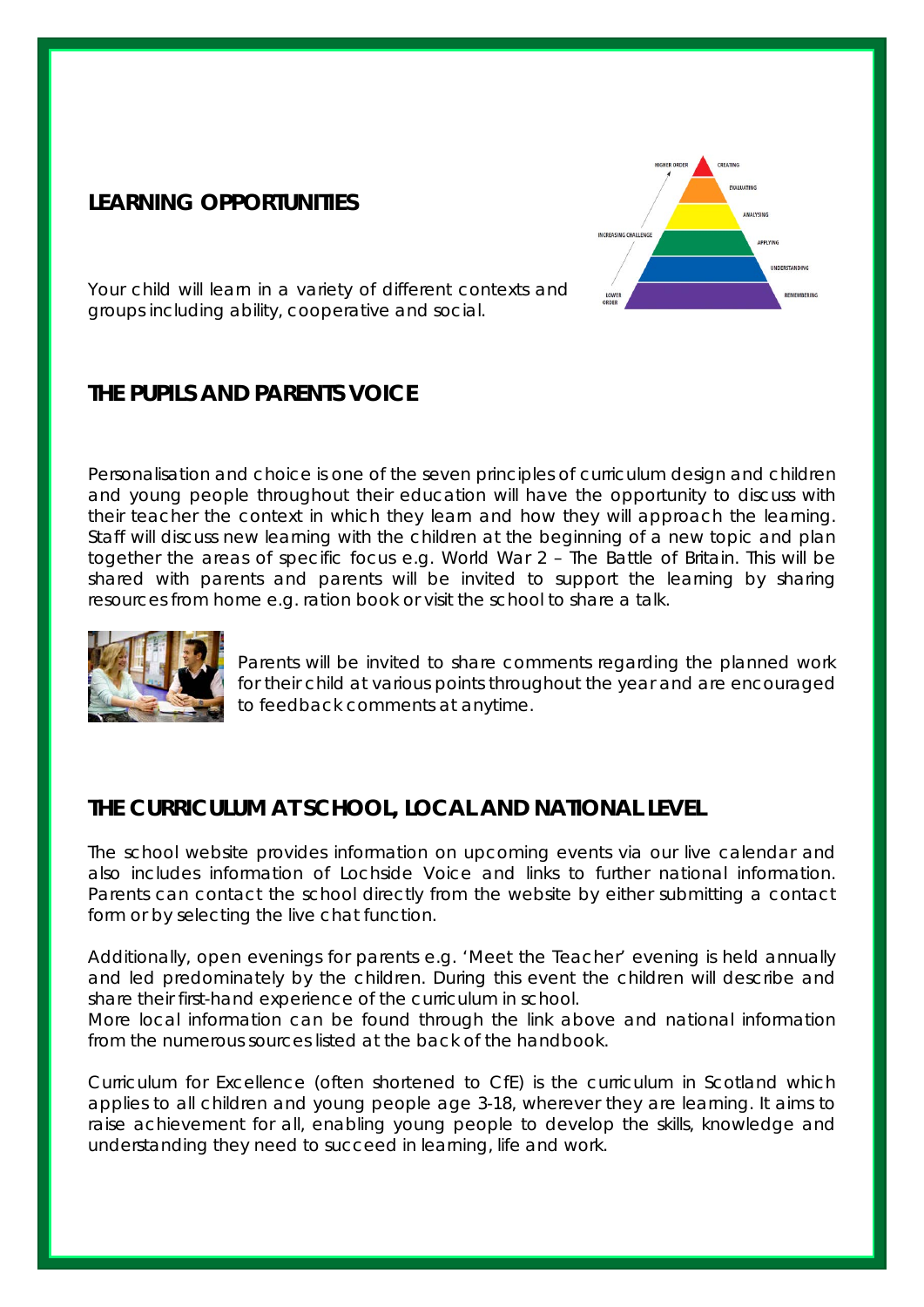

#### **The Eight Curriculum areas are:**

- **Expressive Arts** including art and design, dance, drama and music
- **Health and Wellbeing** mental, emotional , social and physical wellbeing, PE, food and health, substance misuse and relationships, sexual health and parenthood
- **Languages** listening and talking, reading and writing in literacy and English and modern languages, plus classical languages and literacy and Gaidhlig/Gaelic learners (where available)
- **Mathematics** including analysing information, solving problems and assessing risk
- **Religious and Moral Education** (denominational and non-denominational) learning about Christianity, other world religions, and developing values and beliefs
- **Sciences** understanding important scientific concepts across planet Earth, forces, electricity and waves, biological systems, materials and topical science
- **Social Studies** understanding people, place and society in the past and present including history, geography, modern studies and business education
- **Technologies** including computing science, food, textiles, craft, design, engineering, graphics and applied technologies

Additional important themes across the curriculum are creativity, enterprise and global citizenship, which include sustainable development, international education and citizenship.

The school Twitter account (@lochsideps) is a source of considerable information, illustrating the work of all classes across the school.

## <span id="page-12-0"></span>**LIAISON WITH SECONDARY SCHOOL**

In Lochside, we work with our cluster schools and with Montrose Academy to make transition as smooth as possible for our pupils, and we try to improve this year on year. This is what transition currently looks like for Lochside pupils going to Montrose Academy:

#### **For all pupils:**

Pupils from all stages attend various cluster activities organised by our Active School Coordinator, Jamie Mclaren. This has included, 'Fun in Athletics', Tennis, Rugby, Cricket, Scottish Dancing etc. This gives them the opportunity to meet and mix with children from the other Montrose Primary schools.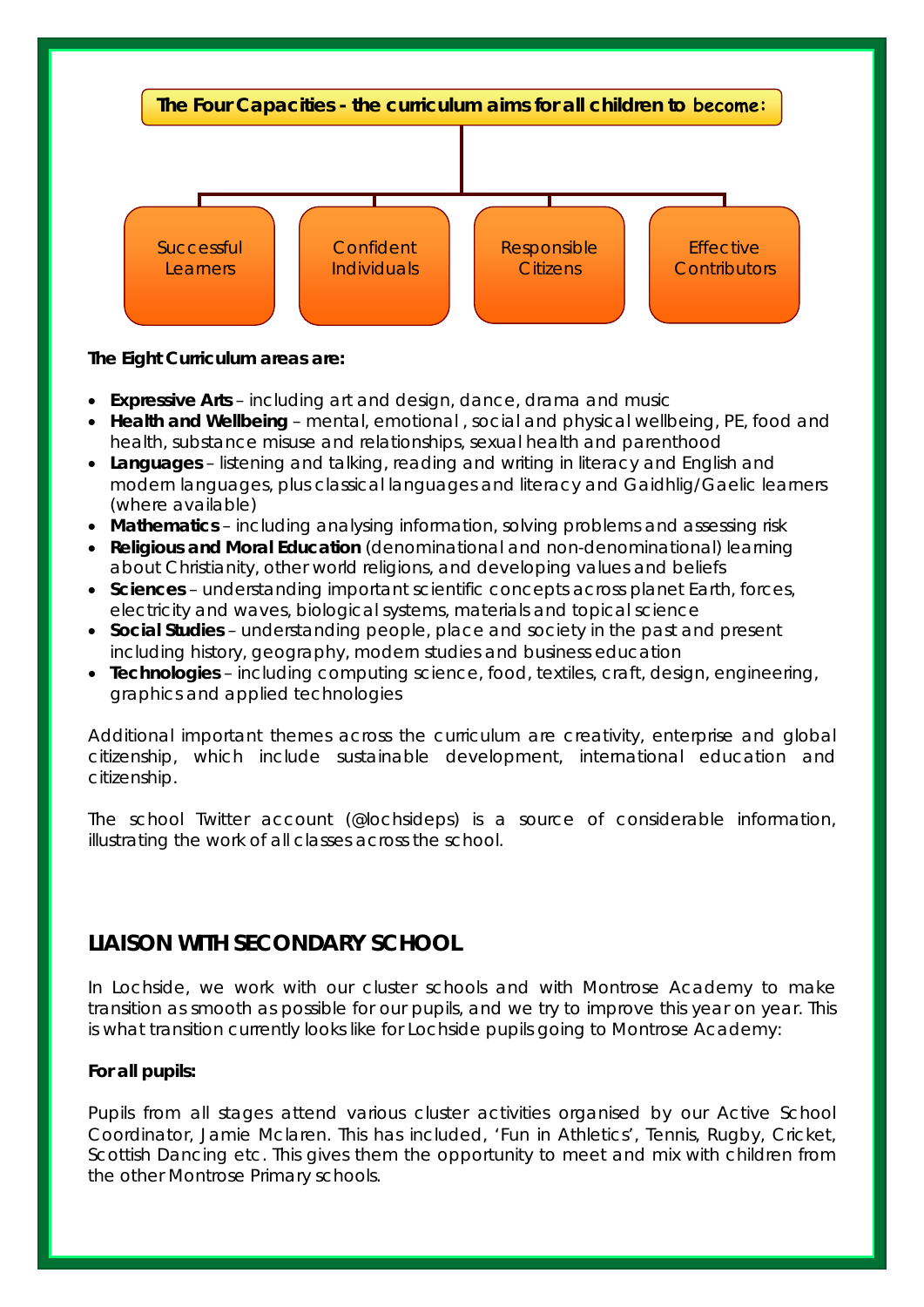#### **Transition and Liaison P7 – S1**

Throughout the session pupils have a series of visits to Montrose Academy. This includes working on literacy research skills with the librarian in the Academy library, maths puzzle day and the whole cluster Enterprise Challenge day. For all the events the class teacher works closely with the appropriate staff from Montrose Academy.

From the winter term onwards all P7 pupils within the cluster primary schools record their literacy and numeracy activities in a literacy 'Big Jotter' and numeracy 'Big Jotter' respectively. A shared correction and presentation code ensures consistency and eases transition in these curricular areas. The pupils take their 'Big Jotters' to the Academy during their transition days and they continue to use them at the beginning of S1. This allows their S1 teachers to see the quality and standard of their P7 literacy and numeracy work whilst also contributing to continuity and progression of learning.

Early in the summer term P7 teachers pass on information to Montrose Academy staff about each pupil, taking account of academic performance, personal achievements, outside interests and hobbies, commitments to the school (e.g. House Captain, Pupils' Voice etc.) attitude to work, friendship groups etc.

Pupil Care and Support staff along with prior pupils, who are in first year, visit our pupils and answer any questions or worries the P7 pupils have.

In June, P7 pupils spend four days at Montrose Academy. During the days they spend some time with all P7 pupils from within the cluster 'building a learning community' and the rest of the time following their first year timetable. Their P7 teachers do not go with them.

At the end of June, P7 profiles and the 'Big Jotters' are forwarded on to Montrose Academy.

#### **For some pupils:**

An enhanced transition programme is available for children who are particularly shy or worried or who have difficulties making friends or who find it difficult to focus on their work. This programme is led by Montrose Academy staff and it provides extra opportunities for pupils and their parents to visit the Academy and meet with staff.

#### **For a very small number of pupils:**

For pupils who have an Individual Educational Programme due to specific learning or social needs a transition meeting will be held to plan ahead for the move to secondary school. Parents/carers and the pupil will be invited to attend a meeting with a member of the Senior Management Team in Lochside and a member of the secondary school's Additional Support Needs team. At this meeting we will plan appropriate support mechanisms to support your child with their transition.

## <span id="page-13-0"></span>**SCHOOL IMPROVEMENT**

#### <span id="page-13-1"></span>**MAIN ACHIEVEMENTS**

We are very proud of our pupils and of their recent achievements. We are also proud of the culture within school which encourages participation and success.

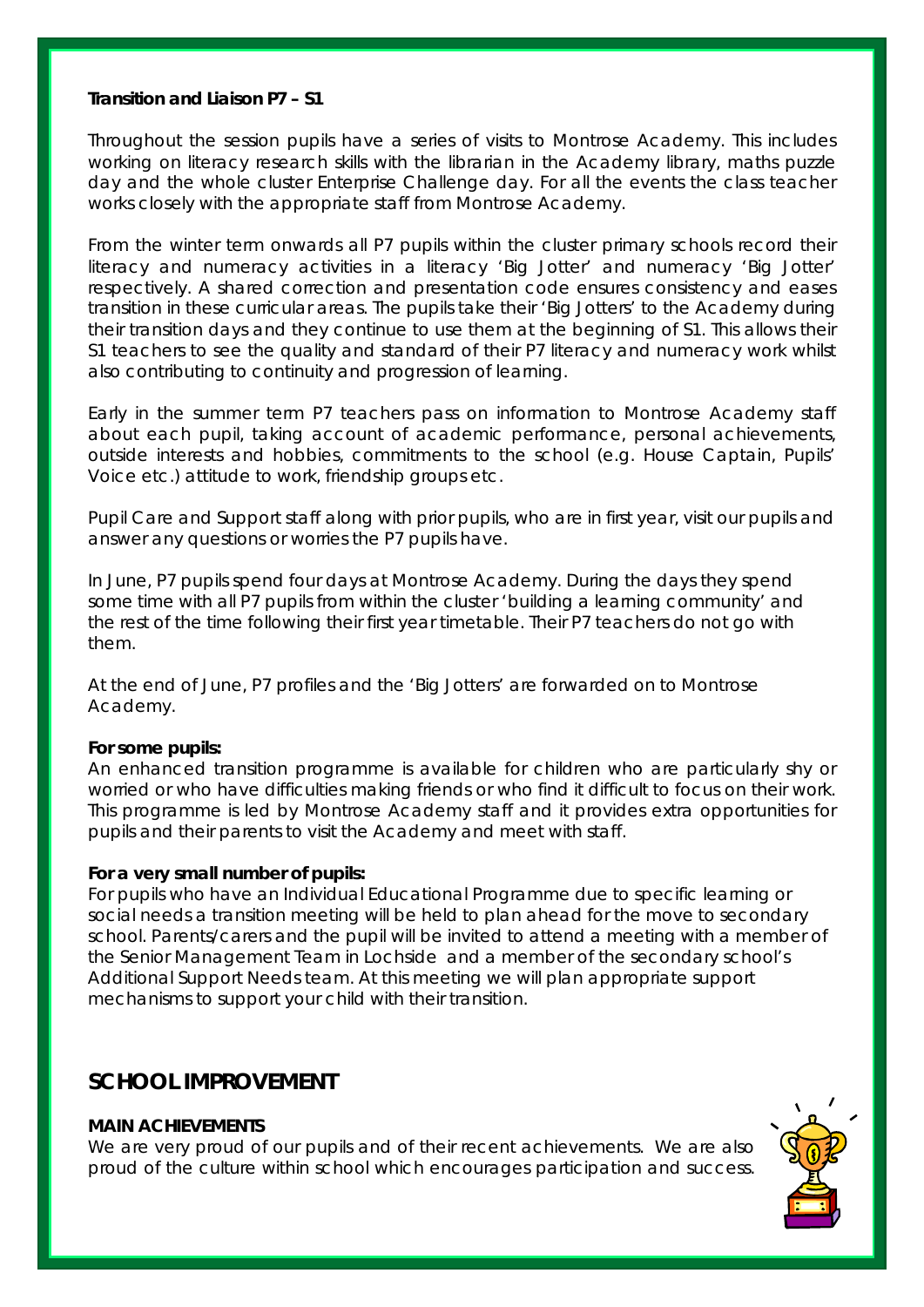There are a variety of extra curricular activities in which pupils take part. These have included the following (amongst others):-

| • Both P6 classes completed the Safe      | School raised money for Poppy<br>٠       |
|-------------------------------------------|------------------------------------------|
| Angus training programme                  | Scotland and representatives from        |
| • Pupils performed at local care homes    | Pupil Council attended the Armistice     |
| Meet the Teacher Evening was well         | Parade                                   |
| attended along with very positive         | Swimming P5                              |
| feedback                                  | <b>Athletics</b>                         |
| • 95% of parents/carers attended the      | Basketball                               |
| <b>Parents Evenings</b>                   | Outdoor Activities - Dalguise - P7       |
| <b>P7 Graduation Ball</b>                 | <b>Scottish Country Dancing</b>          |
| Nursery held a highly successful Burns    | <b>Cycling Proficiency Training</b><br>٠ |
| Supper celebration with both the          | Football                                 |
| morning and afternoon session children    | Rugby<br>٠                               |
| P6 pupils participated in a theatre group | Tennis Coaching - P3<br>$\bullet$        |
| workshop on anti-smoking.                 | Discos organised for all the pupils<br>٠ |
| Nursery organised highly successful       | All pupils participated in the Scots     |
| 'Come and Play' weeks                     | Verse recitations                        |
| Highly successful Christmas Concert &     | All P6 & P7 pupils completed Buddy<br>٠  |
| <b>Nursery Nativity</b>                   | training                                 |
| Lochside participated in the Montrose     | All pupils participated in numerous<br>٠ |
| Area P7 Athletics event                   | events to help raise money for a         |
|                                           | range of charitable organisations        |

Further details of school achievement can be seen in the main foyer of the school and also the School Standards and Quality Report.

#### <span id="page-14-0"></span>**IMPROVING STANDARDS**

The school has a very good ethos which is recognised by both our community and visitors. There has been a continued increase in both active and contextualised learning throughout the school. Praise is effectively used to motivate the children and encourage them to aim higher. The pupils are regularly consulted on how they can improve their learning and there has been an increased effort to share this information with parents.

Sharing learning continues to evolve throughout the school along with the Meet the Teacher Evening and Parent Meetings to encourage further parental involvement. Feedback from parents has been positive with their suggestions for improvements being considered and implemented accordingly.

The Lochside Voice has also helped with this process as they work closely with staff to foster an even better school/ home partnership.

The school continues to have high expectations for all pupils with their many successes and achievements regularly shared and highlighted with the local community. Transition arrangements both within and outwith the school continue to improve through ongoing consultation with the school community and cluster colleagues.

Professional discussions between the SMT and stage partners continue to be held regularly

with an agenda that is both flexible and responsive to needs. Staff have the opportunity to discuss pupil learning at school level across the entire curriculum at all levels.

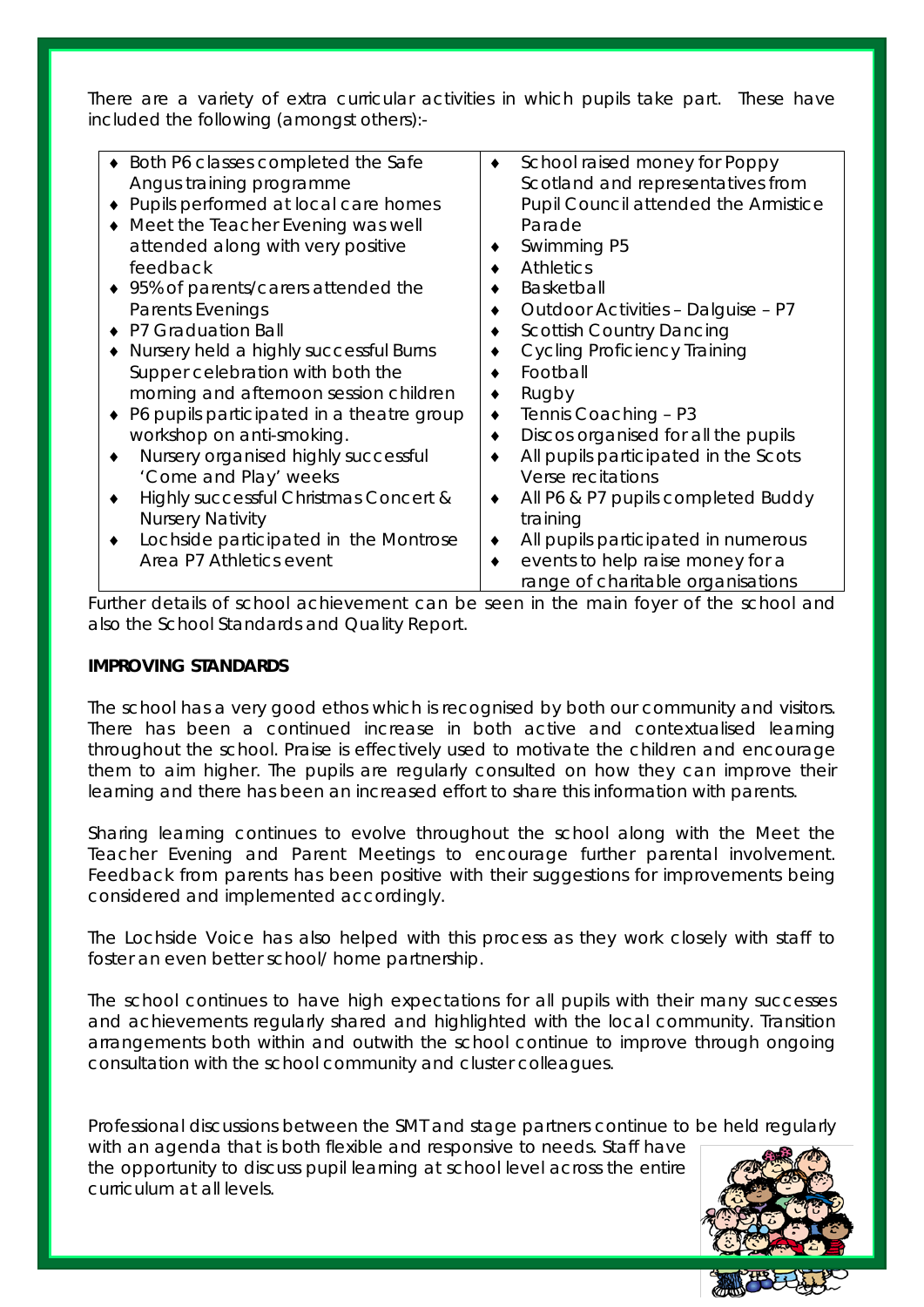Lochside works closely with the Montrose Cluster of schools to jointly address a range of issues. Once again, this year's Improvement Plan has been devised to tackle both the school's individual requirements and the cluster's collaborative approach to CfE. The school continues to flourish with staff working well together ably supported by the school community and cluster colleagues.

All of the above allows literacy, numeracy and health and wellbeing development to be at the forefront of all school developments. This in turn allows standardisation of practice, challenge & enjoyment, progression, coherence, relevance, depth and personalisation & choice to be present for all pupils and therefore, raise standards of teaching and learning. Further information can be found in the school standards and quality report which can be requested through the school office.

# <span id="page-15-0"></span>**HEALTH CARE**

**You can contact your school health staff at: -** 



School Nurse: Lilliann Aitken Links Health Centre Frank Wood Way Montrose Angus